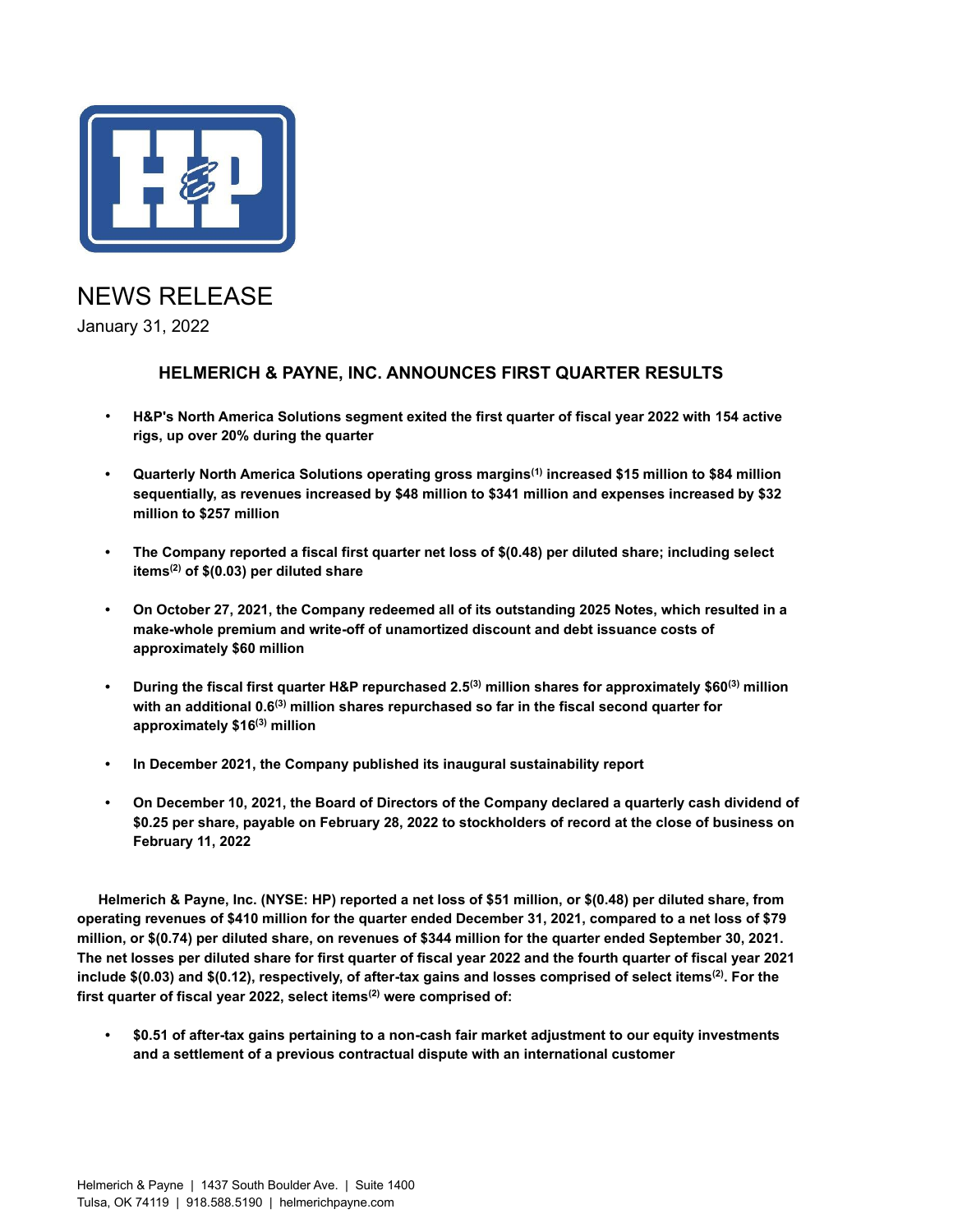Page 2 News Release January 31, 2022

> **• \$(0.54) of after-tax losses pertaining to a debt make-whole premium and write-off of debt discount and issuance costs, a non-cash impairment for fair market adjustments to decommissioned rigs and equipment that are held for sale, losses on sale of assets, and restructuring charges**

**Net cash used by operating activities was \$4 million for the first quarter of fiscal year 2022 compared to net cash provided by operating activities of \$47 million in the prior quarter.**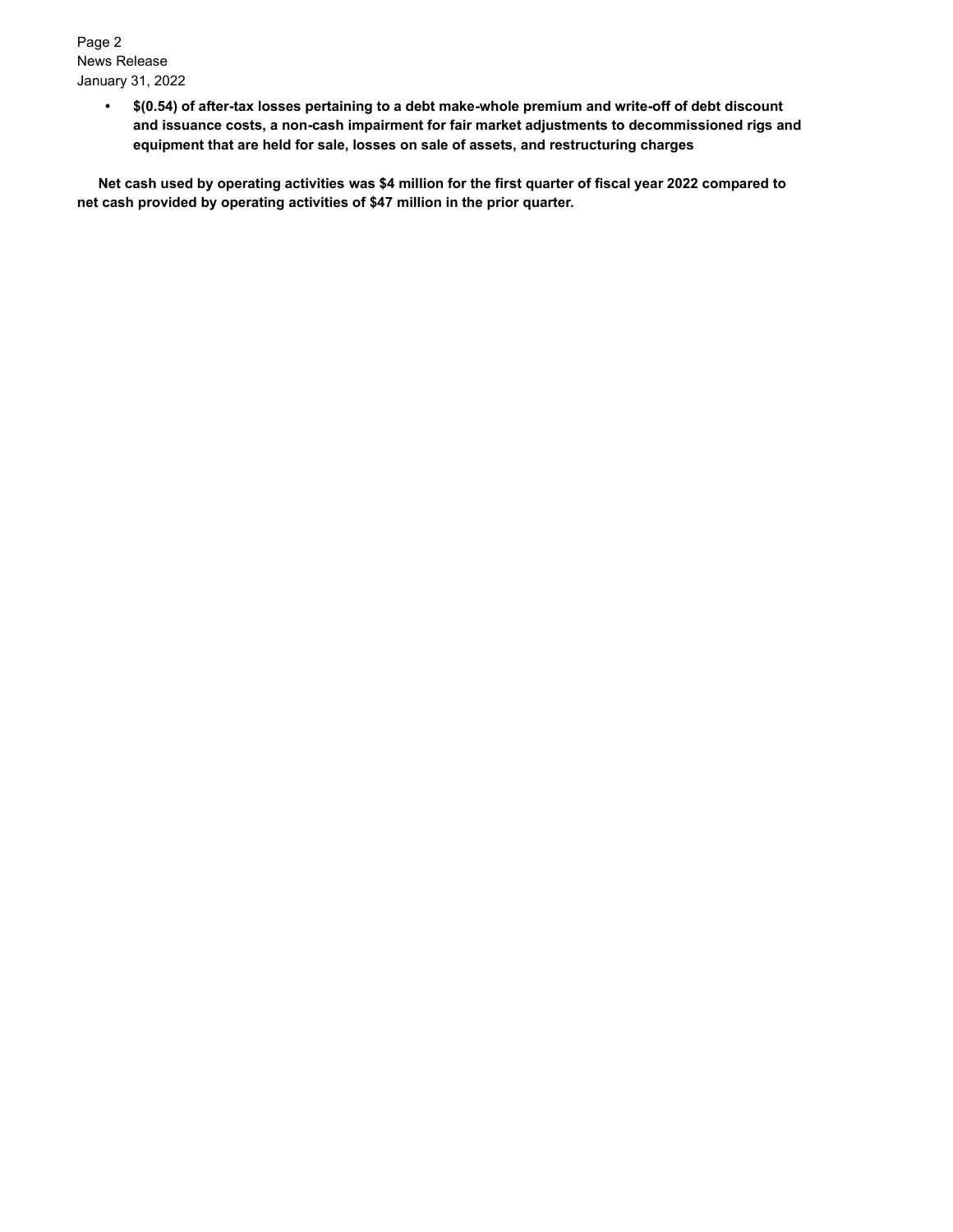Page 3 News Release January 31, 2022

**President and CEO John Lindsay commented, "I am encouraged by the progress the industry has made on its path to recovery from the market collapse in 2020. Increasing demand for super-spec rigs has predictably led to a very tight market in 2022. As expected this demand increase resulted in a significant uptick in our rig count during the first fiscal quarter, which we anticipate will likely be followed by a more moderate, yet still healthy increase in the second fiscal quarter. H&P's ability to provide superior rigs, people, and digital technologies culminates in a compelling value proposition for customers in this environment. Our position as a leading drilling solutions provider is strengthening as evidenced by our market share growth.** 

**"The rig demand experienced thus far, combined with costs associated with reactivating idle super-spec rigs and other general operating cost inflation, has led to an increase in leading-edge pricing. However, higher pricing is required, not only due to the near-term scarcity of readily available super-spec rigs and the long-term supply constraints of the industry, but also for the value creation of a well-placed, high-quality wellbore. Additional pricing momentum is warranted to recoup reactivation costs and inflationary adjustments we have experienced over the past decade and as a return for the value proposition H&P offers the customer. Notwithstanding the activity improvements and higher commodity prices that have benefited the industry, from an oilfield service provider perspective, substantially higher pricing is still required in order to generate the returns necessary to attract and retain investors and for this business to be vibrant and sustainable.** 

**"The activity outlook for international markets is positive, however in the near term our rig count in the Middle East is expected to decline due to two unexpected rig releases. We are excited about our strategic alliance and the investment we have made with ADNOC Drilling and we look forward to further expanding that relationship as well as developing additional opportunities in the Middle East region. Our activity in South America is improving slowly and we remain encouraged by the prospects for additional growth in the coming quarters and beyond."** 

**Senior Vice President and CFO Mark Smith also commented, "The strength of our balance sheet underpins our ability to focus on the long-term and execute across different capital allocation opportunities. Our attractive debt refinance, at a low 2.90% coupon rate and extended 10-year maturity, and our \$100 million investment in ADNOC Drilling's IPO, now with a market value in excess of \$140 million, are recent examples. This strength also enables H&P to respond to specific customer needs as well as to generate additional returns and garner market share by converting some of our skidding rigs to walking rigs. Similar to our E&P customers we will maintain our strong capex budget discipline when it comes to allocating capital.**

**"These various return-enhancing allocations of capital are being accomplished simultaneously as we provide a return of cash to our shareholders, something we have done uninterrupted for more than 60 years with our dividend. More recently, we augmented our dividend returns with share repurchases that encompassed buying back approximately 3.1(3) million shares for roughly \$76(3) million."**

**John Lindsay concluded, "Despite the industry challenges faced during the past couple of years we remain focused on our long-term opportunities with a strong disciplined approach of allocating capital to return-accretive endeavors for the long-term benefit of our shareholders. This would not be possible without the hard work and dedication of H&P employees, both past and present, who continually set the standard in the industry. Over one hundred years of drilling experience combined with our uniform FlexRig® fleet and industry leading automation solutions puts us in a great position as we move forward. Our rigs, automation solutions, and digital portfolio have compelling value propositions for both North America and international markets. The momentum we built during fiscal 2021 carries into fiscal 2022 with a fresh sense of optimism. We look forward to strengthening our partnerships with new and existing customers, and developing drilling solutions that contribute to our mutual successes."**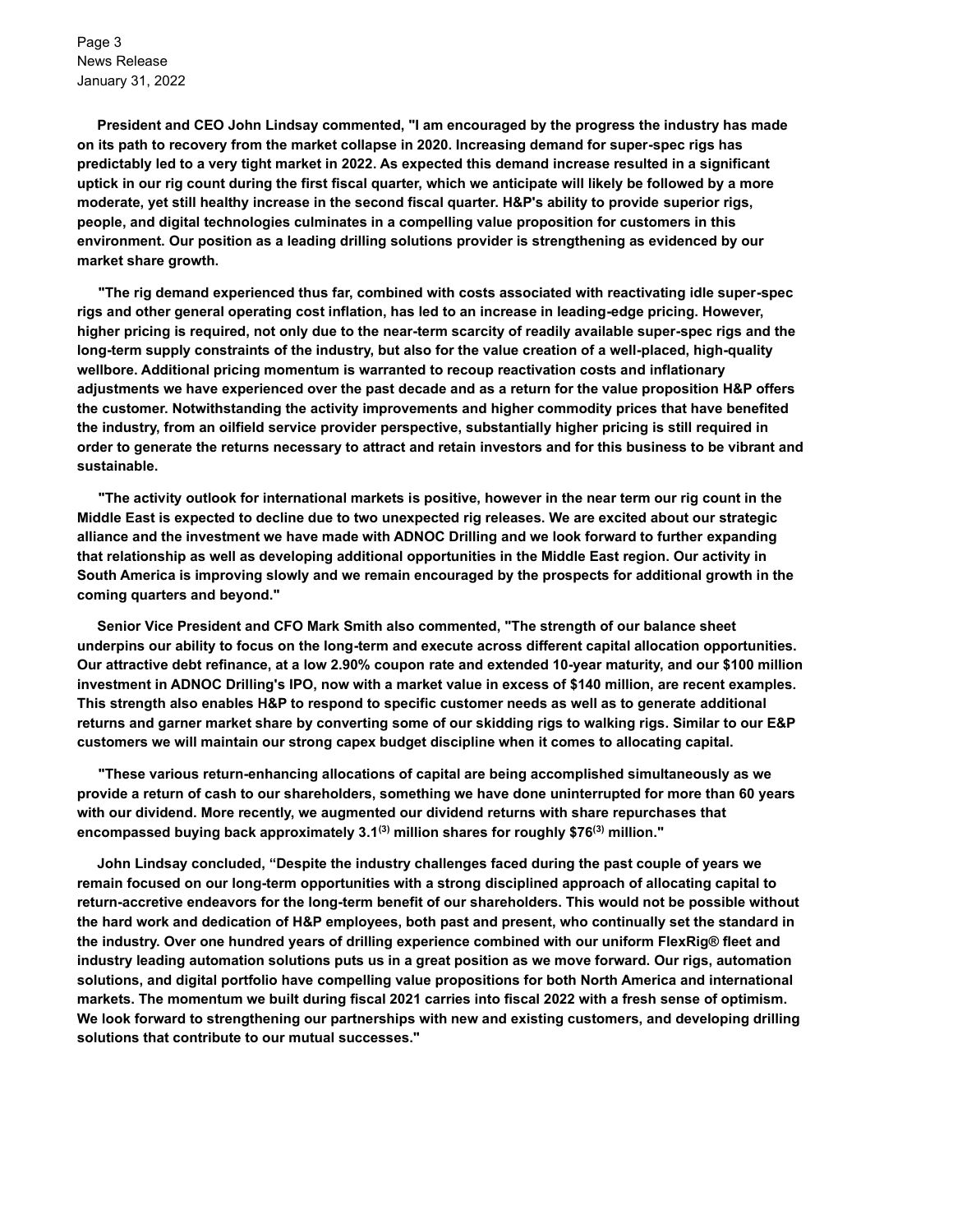Page 4 News Release January 31, 2022

### **Operating Segment Results for the First Quarter of Fiscal Year 2022**

#### **North America Solutions:**

**This segment had an operating loss of \$28.9 million compared to an operating loss of \$60.7 million during the previous quarter. The decrease in the operating loss was primarily due to higher activity levels and the prior quarter being adversely impacted by an impairment for fair market adjustments for equipment held for sale. Absent the select item(2) negative impacts of the fair market impairments and restructuring charges for the quarters, this segment's operating loss improved by \$16.9 million on a sequential basis.**

**Operating gross margins(1) increased by \$15.3 million to \$84.5 million as both revenues and expenses increased sequentially. Operating results were still negatively impacted by the costs associated with reactivating rigs; \$20.5 million in the first fiscal quarter compared to \$6.6 million in the previous quarter.** 

#### **International Solutions:**

**This segment had operating income of \$8.0 million compared to an operating loss of \$5.7 million during the previous quarter. The increase in operating income was twofold - there was a settlement related to a previous contractual dispute with a customer resulting in \$16.4 million in revenue during the first fiscal quarter and the previous quarter was adversely impacted by \$2.6 million of expenses associated with the closing of the ADNOC Drilling transactions. Absent the select items(2) for the quarters, this segment's operating loss increased \$3.0 million on a sequential basis primarily due to rig start-up costs and other transitory expenses.**

**Operating gross margins(1) during the first fiscal quarter were a positive \$13.0 million, benefiting from the aforementioned \$16.4 million settlement related to a previous contractual dispute with a customer. Excluding the settlement, operating gross margins(1) were a negative \$3.4 million compared to a negative \$0.4 million in the previous quarter. Current quarter results included a \$1.0 million foreign currency loss primarily related to our South American operations compared to a \$0.7 million foreign currency loss in the fourth quarter of fiscal year 2021.** 

#### **Offshore Gulf of Mexico:**

**This segment had operating income of \$5.5 million compared to operating income of \$4.5 million during the previous quarter. Operating gross margins(1) for the quarter were \$8.6 million compared to \$7.7 million in the prior quarter.** 

#### **Operational Outlook for the Second Quarter of Fiscal Year 2022**

**North America Solutions:**

- **We expect North America Solutions operating gross margins(1) to be between \$100-\$115 million, which includes approximately \$11 million in estimated reactivation costs**
- **• We expect to exit the quarter at between 165-175 contracted rigs**

#### **International Solutions:**

• **We expect International Solutions operating gross margins(1) to be between \$(2)-\$0 million, exclusive of any foreign exchange gains or losses**

**Offshore Gulf of Mexico:**

• **We expect Offshore Gulf of Mexico operating gross margins(1) to be between \$6-\$8 million**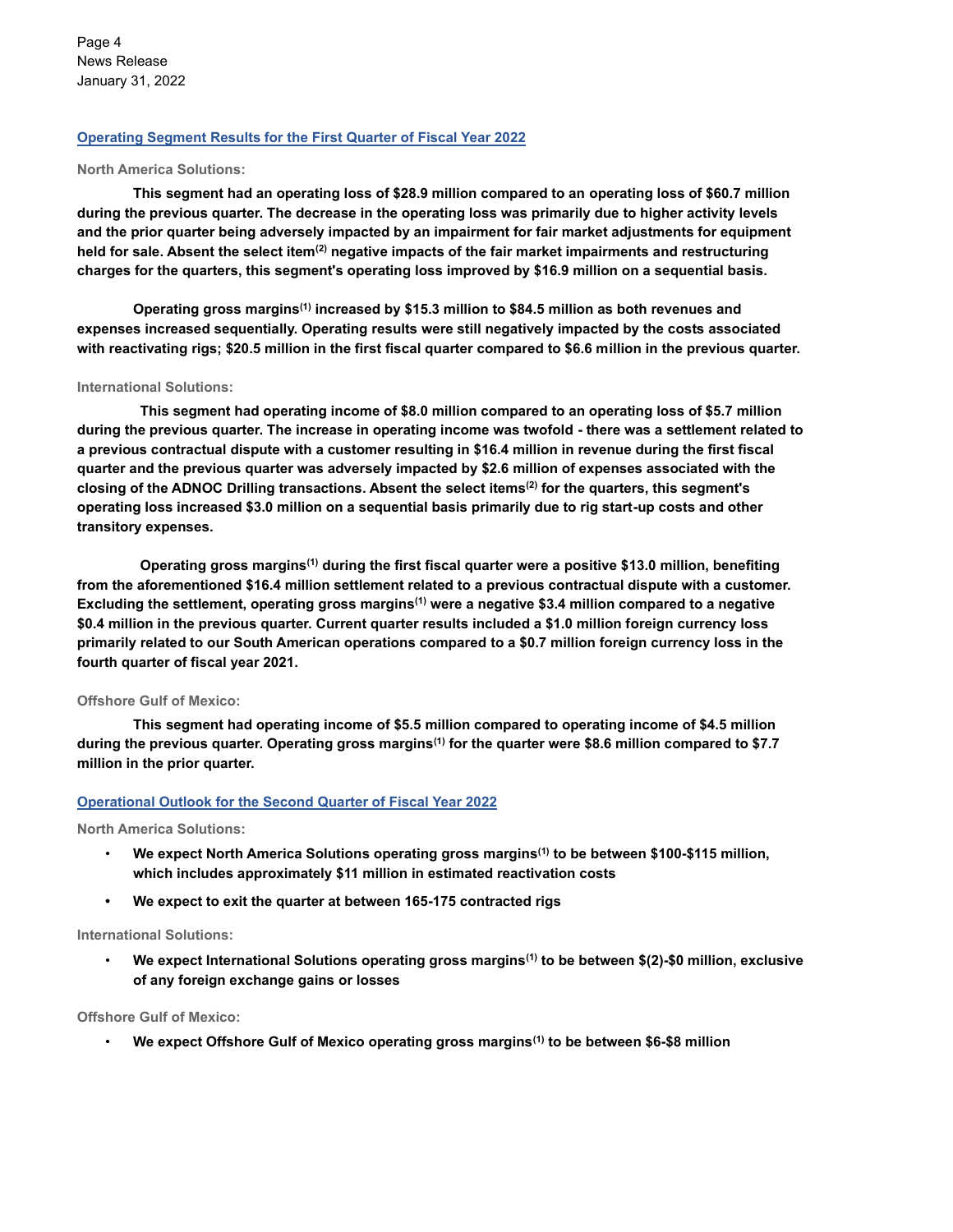Page 5 News Release January 31, 2022

**Other Estimates for Fiscal Year 2021**

- **Gross capital expenditures are still expected to be approximately \$250 to \$270 million; approximately 50% expected for maintenance, including tubular purchases, roughly 35% expected for skidding to walking conversions and approximately 15% for corporate and information technology. Ongoing asset sales include reimbursements for lost and damaged tubulars and sales of other used drilling equipment that offset a portion of the gross capital expenditures and are now expected to total approximately \$45 million in fiscal year 2022.**
- **• Depreciation and amortization expenses are still expected to be approximately \$405 million**
- **• Research and development expenses for fiscal year 2022 are now expected to be roughly \$27 million**
- **• Selling, general and administrative expenses for fiscal year 2022 are still expected to be approximately \$170 million**

#### **Select Items Included in Net Income per Diluted Share**

**First quarter of fiscal year 2022 net loss of \$(0.48) per diluted share included \$(0.03) in after-tax losses comprised of the following:**

- **• \$0.13 of after-tax gains related to a settlement of a previous contractual dispute with an international customer**
- **• \$0.38 of non-cash after-tax gains related to fair market value adjustments to equity investments**
- **• \$(0.01) of after-tax losses related to restructuring charges**
- **• \$(0.03) of after-tax losses related to the sale of assets**
- **• \$(0.03) of non-cash after-tax losses for impairments related to fair market value adjustments to decommissioned rigs and equipment that are held for sale**
- **• \$(0.47) of after-tax losses related to a debt make-whole premium and write-off of debt discount and issuance costs**

**Fourth quarter of fiscal year 2021 net loss of \$(0.74) per diluted share included \$(0.12) in after-tax losses comprised of the following:**

- **• \$0.03 of after-tax gains related to the sale of equipment**
- **• \$(0.01) of non-cash after-tax losses related to fair market value adjustments to equity investments**
- **• \$(0.01) of non-cash after-tax losses related to an inventory write-down**
- **• \$(0.01) of after-tax losses related to restructuring charges**
- **• \$(0.02) of after-tax losses related to closing costs associated with the ADNOC Drilling transactions**
- **• \$(0.10) of after-tax losses related to the non-cash impairment for fair market value adjustments to equipment that is held for sale**

### **Conference Call**

**A conference call will be held on Tuesday, February 1, 2022, at 11:00 a.m. (ET) with John Lindsay, President and CEO, Mark Smith, Senior Vice President and CFO, and Dave Wilson, Vice President of Investor Relations, to discuss the Company's first quarter fiscal year 2022 results. Dial-in information for the conference call is (800) 895-3361 for domestic callers or (785) 424-1062 for international callers. The call access code is 'Helmerich'. You may also listen to the conference call that will be broadcast live over the internet by logging on to the Company's website at http://www.helmerichpayne.com and accessing the corresponding link through the investor relations section by clicking on "Investors" and then clicking on "News and Events - Events & Presentations" to find the event and the link to the webcast.**

**About Helmerich & Payne, Inc.**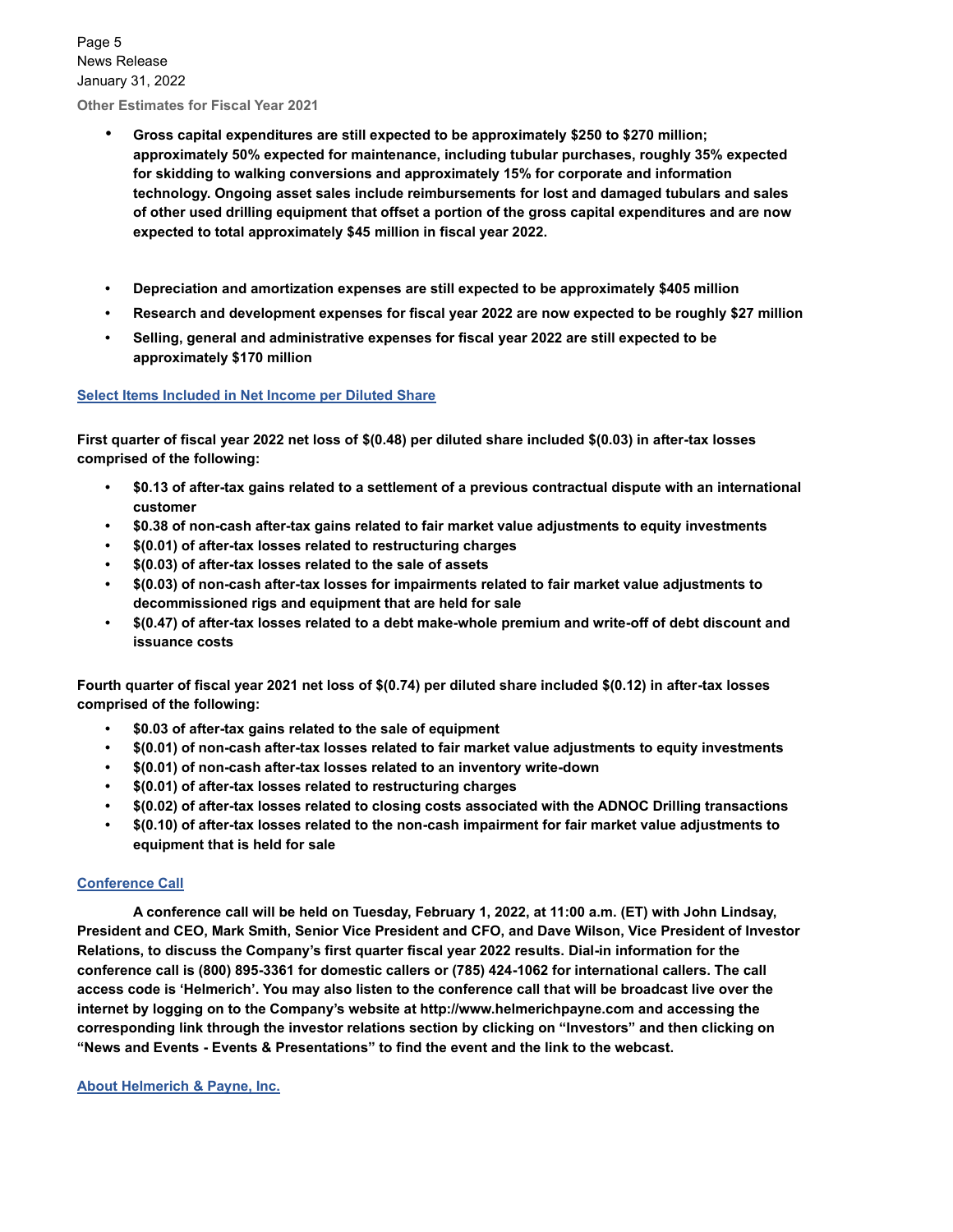Page 6 News Release January 31, 2022

**Founded in 1920, Helmerich & Payne, Inc. (H&P) (NYSE: HP) is committed to delivering industry leading levels of drilling productivity and reliability. H&P strives to operate with the highest level of integrity, safety and innovation to deliver superior results for its customers and returns for shareholders. Through its subsidiaries, the Company designs, fabricates and operates high-performance drilling rigs in conventional and unconventional plays around the world. H&P also develops and implements advanced automation, directional drilling and survey management technologies. As of December 31, 2021, H&P's fleet included 236 land rigs in the U.S., 28 international land rigs and seven offshore platform rigs. For more information, see H&P online at www.helmerichpayne.com.**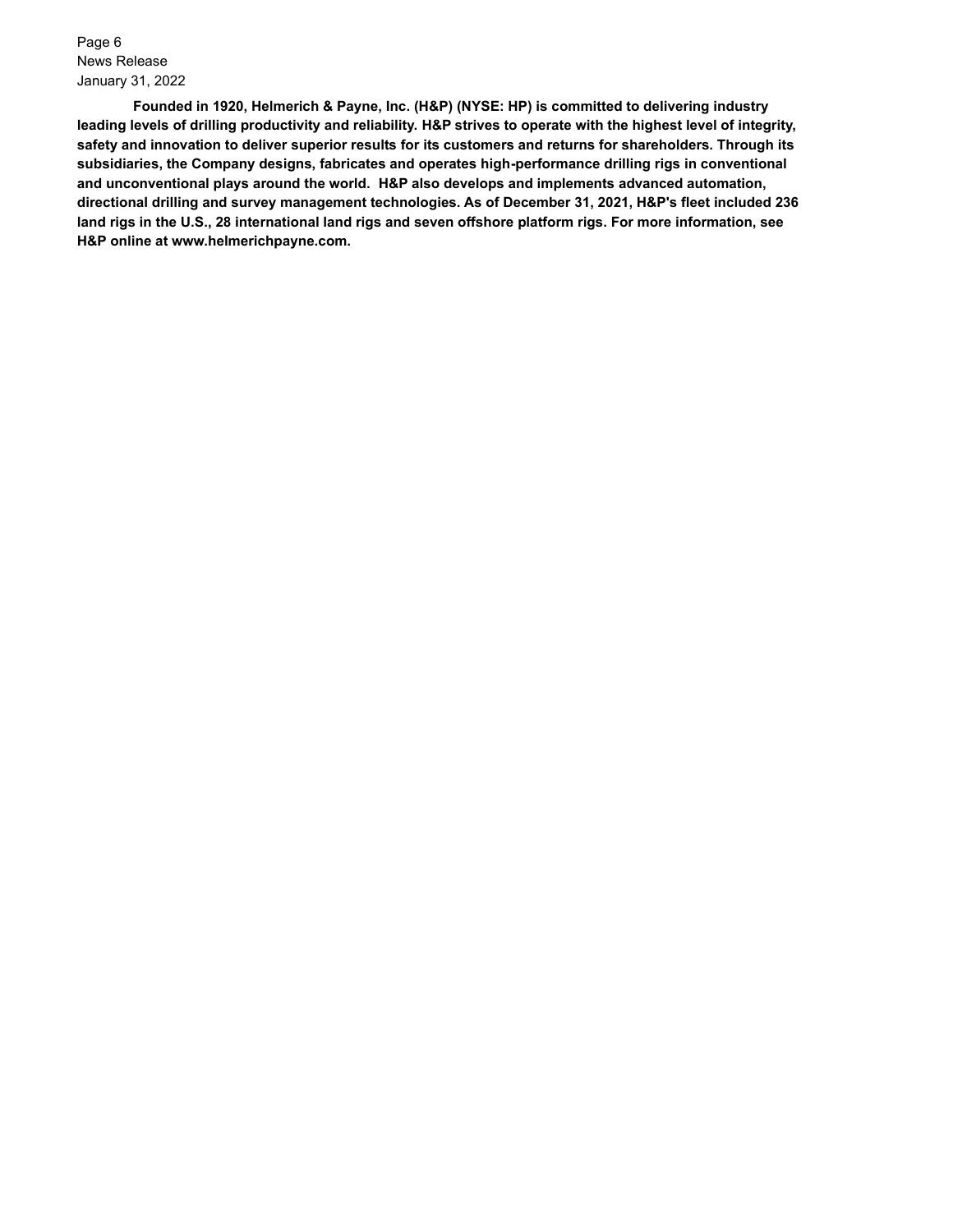Page 7 News Release January 31, 2022

### **Forward-Looking Statements**

**This release includes "forward-looking statements" within the meaning of the Securities Act of 1933 and the Securities Exchange Act of 1934, and such statements are based on current expectations and assumptions that are subject to risks and uncertainties. All statements other than statements of historical facts included in this release, including, without limitation, statements regarding our future financial position, operations outlook, business strategy, dividends, share repurchases, budgets, projected costs and plans, objectives of management for future operations, contract terms, financing and funding, and the ongoing effect of the COVID-19 pandemic and actions we or others may take in response to the COVID-19 pandemic are forward-looking statements. For information regarding risks and uncertainties associated with the Company's business, please refer to the "Risk Factors" and "Management's Discussion and Analysis of Financial Condition and Results of Operations" sections of the Company's SEC filings, including but not limited to its annual report on Form 10**‑**K and quarterly reports on Form 10**‑**Q. As a result of these factors, Helmerich & Payne, Inc.'s actual results may differ materially from those indicated or implied by such forward-looking statements. We undertake no duty to publicly update or revise any forward-looking statements, whether as a result of new information changes in internal estimates, expectations or otherwise, except as required under applicable securities laws.**

**We use our Investor Relations website as a channel of distribution for material company information. Such information is routinely posted and accessible on our Investor Relations website at www.helmerichpayne.com.** 

**Note Regarding Trademarks. Helmerich & Payne, Inc. owns or has rights to the use of trademarks, service marks and trade names that it uses in conjunction with the operation of its business. Some of the trademarks that appear in this release or otherwise used by H&P include FlexRig, which may be registered or trademarked in the U.S. and other jurisdictions.**

**(1) Operating gross margin is defined as operating revenues less direct operating expenses. (2) See the corresponding section of this release for details regarding the select items. The Company believes identifying and excluding select items is useful in assessing and understanding current operational performance, especially in making comparisons over time involving previous and subsequent periods and/or forecasting future periods results. Select items are excluded as they are deemed to be outside of the Company's core business operations.** 

**(3) During our first fiscal quarter of 2022 we repurchased 2,547,750 shares for \$60,358,000. During our second fiscal quarter through January 28, 2022 we repurchased an additional 598,677 shares for \$16,391,000.**

> **Contact: Dave Wilson, Vice President of Investor Relations investor.relations@hpinc.com (918) 588**‑**5190**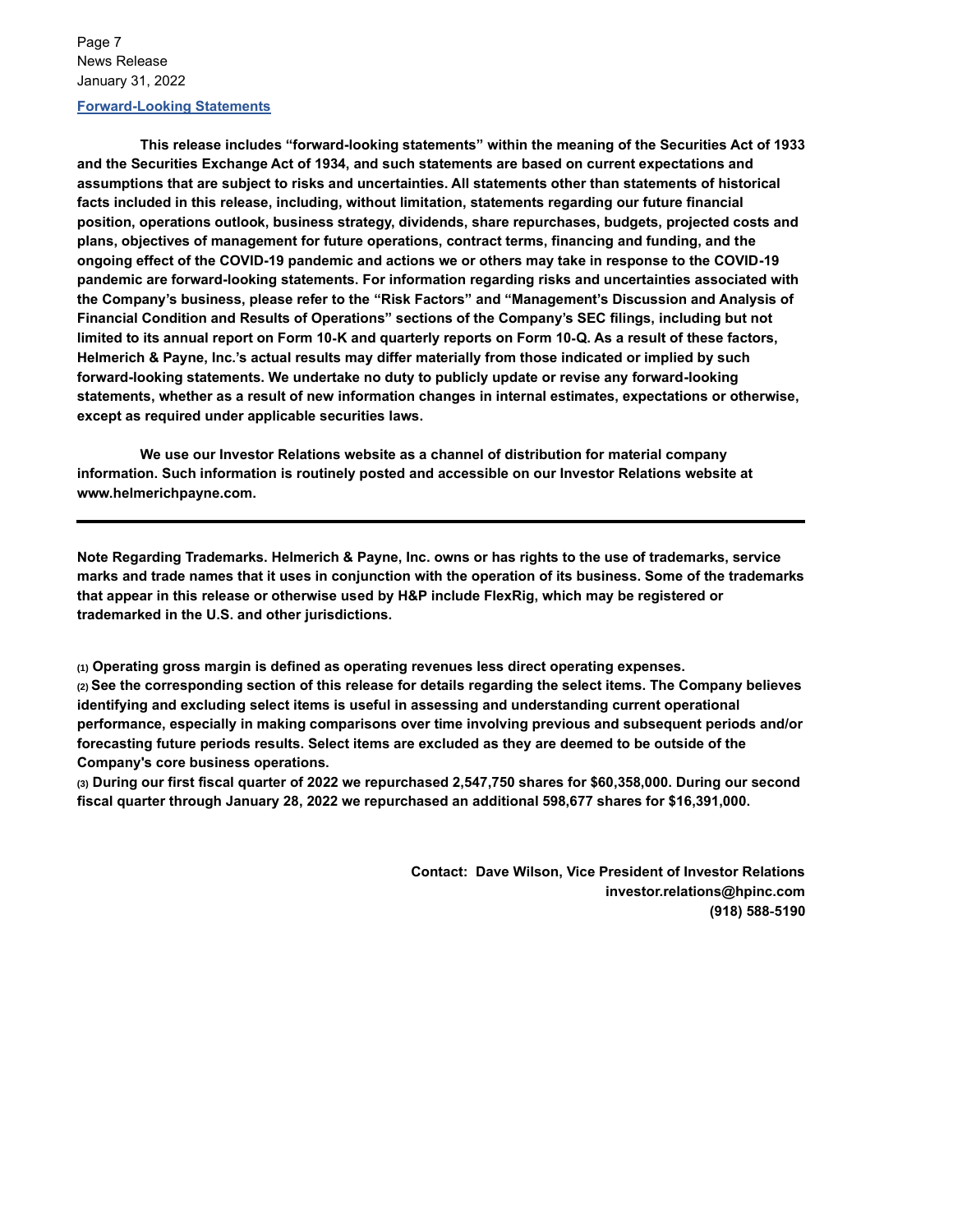## **HELMERICH & PAYNE, INC.**

## **UNAUDITED CONDENSED CONSOLIDATED STATEMENTS OF OPERATIONS**

|                                                                               | <b>Three Months Ended</b> |                      |                       |                |                     |                      |  |  |  |  |
|-------------------------------------------------------------------------------|---------------------------|----------------------|-----------------------|----------------|---------------------|----------------------|--|--|--|--|
| (in thousands, except per share amounts)                                      |                           | December 31,<br>2021 | September 30,<br>2021 |                |                     | December 31,<br>2020 |  |  |  |  |
| <b>OPERATING REVENUES</b>                                                     |                           |                      |                       |                |                     |                      |  |  |  |  |
| <b>Drilling services</b>                                                      | \$                        | 407,534              | \$                    | 342,219        | \$                  | 244,781              |  |  |  |  |
| Other                                                                         |                           | 2,248                |                       | 1,588          |                     | 1,596                |  |  |  |  |
|                                                                               |                           | 409,782              |                       | 343,807        |                     | 246,377              |  |  |  |  |
| <b>OPERATING COSTS AND EXPENSES</b>                                           |                           |                      |                       |                |                     |                      |  |  |  |  |
| Drilling services operating expenses, excluding depreciation and amortization |                           | 299,652              |                       | 268,127        |                     | 198,689              |  |  |  |  |
| Other operating expenses                                                      |                           | 1,182                |                       | 1,021          |                     | 1,362                |  |  |  |  |
| Depreciation and amortization                                                 |                           | 100,437              |                       | 101,955        |                     | 106,861              |  |  |  |  |
| Research and development                                                      |                           | 6,527                |                       | 5,197          |                     | 5,583                |  |  |  |  |
| Selling, general and administrative                                           |                           | 43,715               |                       | 51,824         |                     | 39,303               |  |  |  |  |
| Asset impairment charge                                                       |                           | 4,363                |                       | 14,436         |                     |                      |  |  |  |  |
| Restructuring charges                                                         |                           | 742                  |                       | 2,070          |                     | 138                  |  |  |  |  |
| Gain on reimbursement of drilling equipment                                   |                           | (5, 254)             |                       | (2, 115)       |                     | (2, 191)             |  |  |  |  |
| Other gain (loss) on sale of assets                                           |                           | 1,029                |                       | (1,672)        |                     | (10, 145)            |  |  |  |  |
|                                                                               |                           | 452,393              |                       | 440,843        |                     | 339,600              |  |  |  |  |
| <b>OPERATING LOSS FROM CONTINUING OPERATIONS</b>                              |                           | (42, 611)            |                       | (97, 036)      |                     | (93, 223)            |  |  |  |  |
| Other income (expense)                                                        |                           |                      |                       |                |                     |                      |  |  |  |  |
| Interest and dividend income                                                  |                           | 2,589                |                       | 2,029          |                     | 1,879                |  |  |  |  |
| Interest expense                                                              |                           | (6, 114)             |                       | (6,094)        |                     | (6, 139)             |  |  |  |  |
| Gain (loss) on investment securities                                          |                           | 47,862               |                       | (1, 126)       |                     | 2,924                |  |  |  |  |
| Loss on extinguishment of debt                                                |                           | (60, 083)            |                       |                |                     |                      |  |  |  |  |
| Other                                                                         |                           | (542)                |                       | (2,630)        |                     | (1,480)              |  |  |  |  |
|                                                                               |                           | (16, 288)            |                       | (7, 821)       |                     | (2,816)              |  |  |  |  |
| Loss from continuing operations before income taxes                           |                           | (58, 899)            |                       | (104, 857)     |                     | (96, 039)            |  |  |  |  |
| Income tax benefit                                                            |                           | (7, 568)             |                       | (25, 323)      |                     | (18, 115)            |  |  |  |  |
| Loss from continuing operations                                               |                           | (51, 331)            |                       | (79, 534)      |                     | (77, 924)            |  |  |  |  |
| Income (loss) from discontinued operations before income taxes                |                           | (31)                 |                       | 373            |                     | 7,493                |  |  |  |  |
| Income tax provision                                                          |                           |                      |                       |                |                     |                      |  |  |  |  |
| Income (loss) from discontinued operations                                    |                           | (31)                 |                       | 373            |                     | 7,493                |  |  |  |  |
| <b>NET LOSS</b>                                                               | \$                        | $(51, 362)$ \$       |                       | $(79, 161)$ \$ |                     | (70, 431)            |  |  |  |  |
| Basic earnings (loss) per common share:                                       |                           |                      |                       |                |                     |                      |  |  |  |  |
| Loss from continuing operations                                               | \$                        | (0.48)               | \$                    | $(0.74)$ \$    |                     | (0.73)               |  |  |  |  |
| Income from discontinued operations                                           | \$                        |                      | \$                    |                | \$                  | 0.07                 |  |  |  |  |
| Net loss                                                                      | $\sqrt[6]{\frac{1}{2}}$   | $(0.48)$ \$          |                       | $(0.74)$ \$    |                     | (0.66)               |  |  |  |  |
| Diluted earnings (loss) per common share:                                     |                           |                      |                       |                |                     |                      |  |  |  |  |
| Loss from continuing operations                                               | \$                        | $(0.48)$ \$          |                       | $(0.74)$ \$    |                     | (0.73)               |  |  |  |  |
| Income from discontinued operations                                           | \$                        |                      | \$                    |                | $\boldsymbol{\$}$   | 0.07                 |  |  |  |  |
| Net loss                                                                      | \$                        | $(0.48)$ \$          |                       | (0.74)         | $\pmb{\mathsf{\$}}$ | (0.66)               |  |  |  |  |
| Weighted average shares outstanding (in thousands):                           |                           |                      |                       |                |                     |                      |  |  |  |  |
| <b>Basic</b>                                                                  |                           | 107,571              |                       | 107,899        |                     | 107,617              |  |  |  |  |
| <b>Diluted</b>                                                                |                           | 107,571              |                       | 107,899        |                     | 107,617              |  |  |  |  |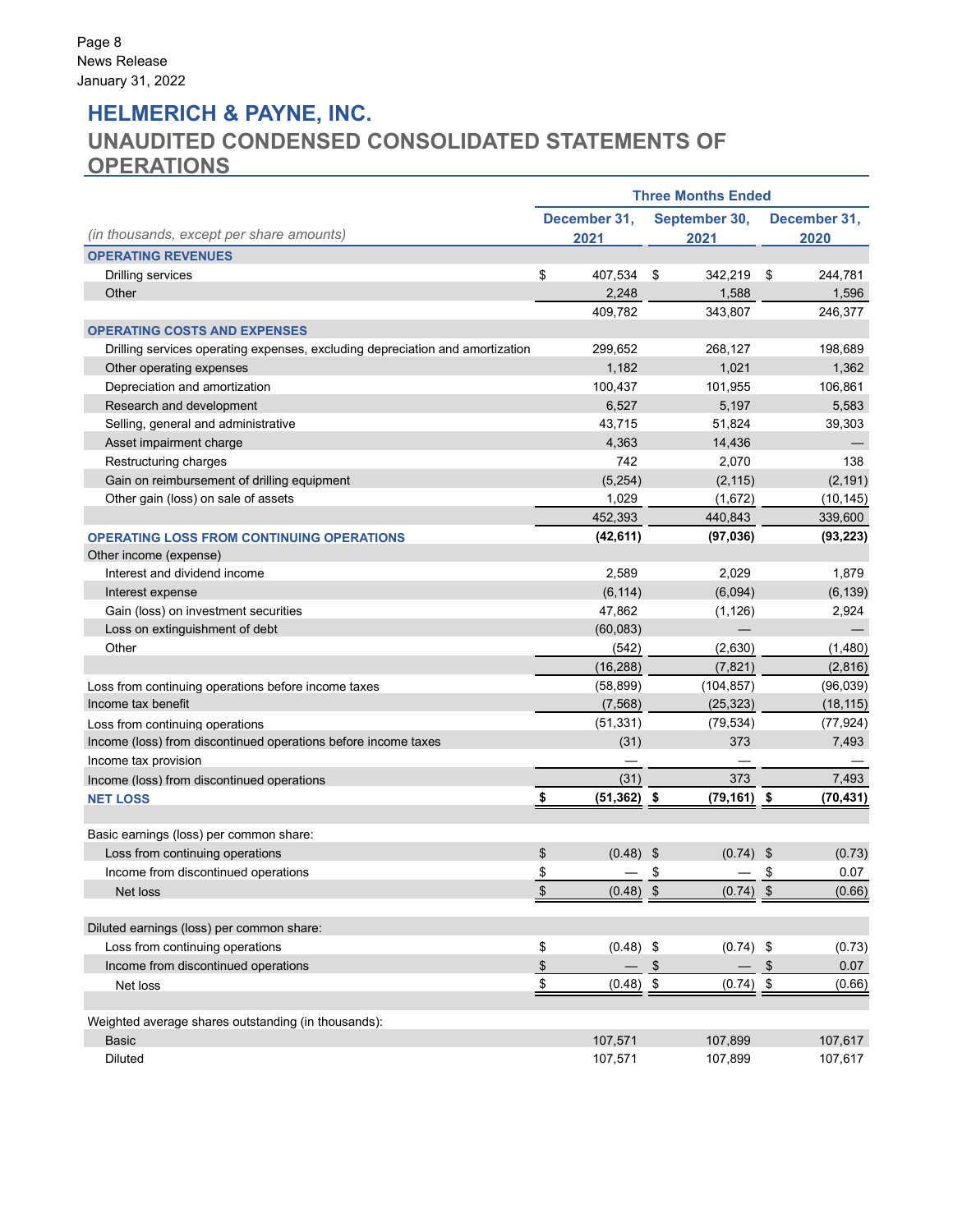## **HELMERICH & PAYNE, INC. UNAUDITED CONDENSED CONSOLIDATED BALANCE SHEETS**

|                                                                                                                                |               | December 31, | September 30,   |
|--------------------------------------------------------------------------------------------------------------------------------|---------------|--------------|-----------------|
| (in thousands except share data and share amounts)                                                                             |               | 2021         | 2021            |
| <b>ASSETS</b>                                                                                                                  |               |              |                 |
| <b>Current Assets:</b>                                                                                                         |               |              |                 |
| Cash and cash equivalents                                                                                                      | \$            | 234,196      | \$<br>917,534   |
| Short-term investments                                                                                                         |               | 207,068      | 198,700         |
| Accounts receivable, net of allowance of \$1,730 and \$2,068, respectively                                                     |               | 282,381      | 228,894         |
| Inventories of materials and supplies, net                                                                                     |               | 87,272       | 84,057          |
| Prepaid expenses and other, net                                                                                                |               | 80,956       | 85,928          |
| Assets held-for-sale                                                                                                           |               | 62,821       | 71,453          |
| <b>Total current assets</b>                                                                                                    |               | 954,694      | 1,586,566       |
|                                                                                                                                |               |              |                 |
| Investments                                                                                                                    |               | 193,624      | 135,444         |
| Property, plant and equipment, net                                                                                             |               | 3,066,326    | 3,127,287       |
| <b>Other Noncurrent Assets:</b>                                                                                                |               |              |                 |
| Goodwill                                                                                                                       |               | 45,653       | 45,653          |
| Intangible assets, net                                                                                                         |               | 72,042       | 73,838          |
| Operating lease right-of-use assets                                                                                            |               | 47,356       | 49,187          |
| Other assets, net                                                                                                              |               | 12,559       | 16,153          |
| Total other noncurrent assets                                                                                                  |               | 177.610      | 184,831         |
|                                                                                                                                |               |              |                 |
| Total assets                                                                                                                   | \$            | 4,392,254    | \$<br>5,034,128 |
|                                                                                                                                |               |              |                 |
| <b>LIABILITIES &amp; SHAREHOLDERS' EQUITY</b>                                                                                  |               |              |                 |
| <b>Current Liabilities:</b>                                                                                                    |               |              |                 |
| Accounts payable                                                                                                               | \$            | 109,032      | \$<br>71,996    |
| Dividends payable                                                                                                              |               | 26,819       | 27,332          |
| Current portion of long-term debt, net                                                                                         |               |              | 483,486         |
| <b>Accrued liabilities</b>                                                                                                     |               | 263,125      | 283,492         |
| Total current liabilities                                                                                                      |               | 398,976      | 866,306         |
|                                                                                                                                |               |              |                 |
| Noncurrent Liabilities:                                                                                                        |               |              |                 |
| Long-term debt, net                                                                                                            |               | 542.236      | 541,997         |
| Deferred income taxes                                                                                                          |               | 545,869      | 563,437         |
| Other                                                                                                                          |               | 126,551      | 147,757         |
| Noncurrent liabilities - discontinued operations                                                                               |               | 2,031        | 2,013           |
| <b>Total noncurrent liabilities</b>                                                                                            |               | 1,216,687    | 1,255,204       |
|                                                                                                                                |               |              |                 |
| Shareholders' Equity:                                                                                                          |               |              |                 |
| Common stock, \$.10 par value, 160,000,000 shares authorized, 112,222,865 shares issued as of                                  |               |              |                 |
| both December 31, 2021 and September 30, 2021, and 105,731,795 and 107,898,859 shares                                          |               | 11,222       | 11,222          |
| outstanding as of December 31, 2021 and September 30, 2021, respectively                                                       |               |              |                 |
| Preferred stock, no par value, 1,000,000 shares authorized, no shares issued                                                   |               |              |                 |
| Additional paid-in capital                                                                                                     |               | 514,969      | 529,903         |
| Retained earnings                                                                                                              |               | 2,495,206    | 2,573,375       |
| Accumulated other comprehensive loss                                                                                           |               | (19, 850)    | (20, 244)       |
| Treasury stock, at cost, 6,491,070 shares and 4,324,006 shares as of December 31, 2021 and<br>September 30, 2021, respectively |               | (224, 956)   | (181, 638)      |
| Total shareholders' equity                                                                                                     |               | 2,776,591    | 2,912,618       |
| Total liabilities and shareholders' equity                                                                                     | $\frac{3}{2}$ | 4,392,254    | \$<br>5,034,128 |
|                                                                                                                                |               |              |                 |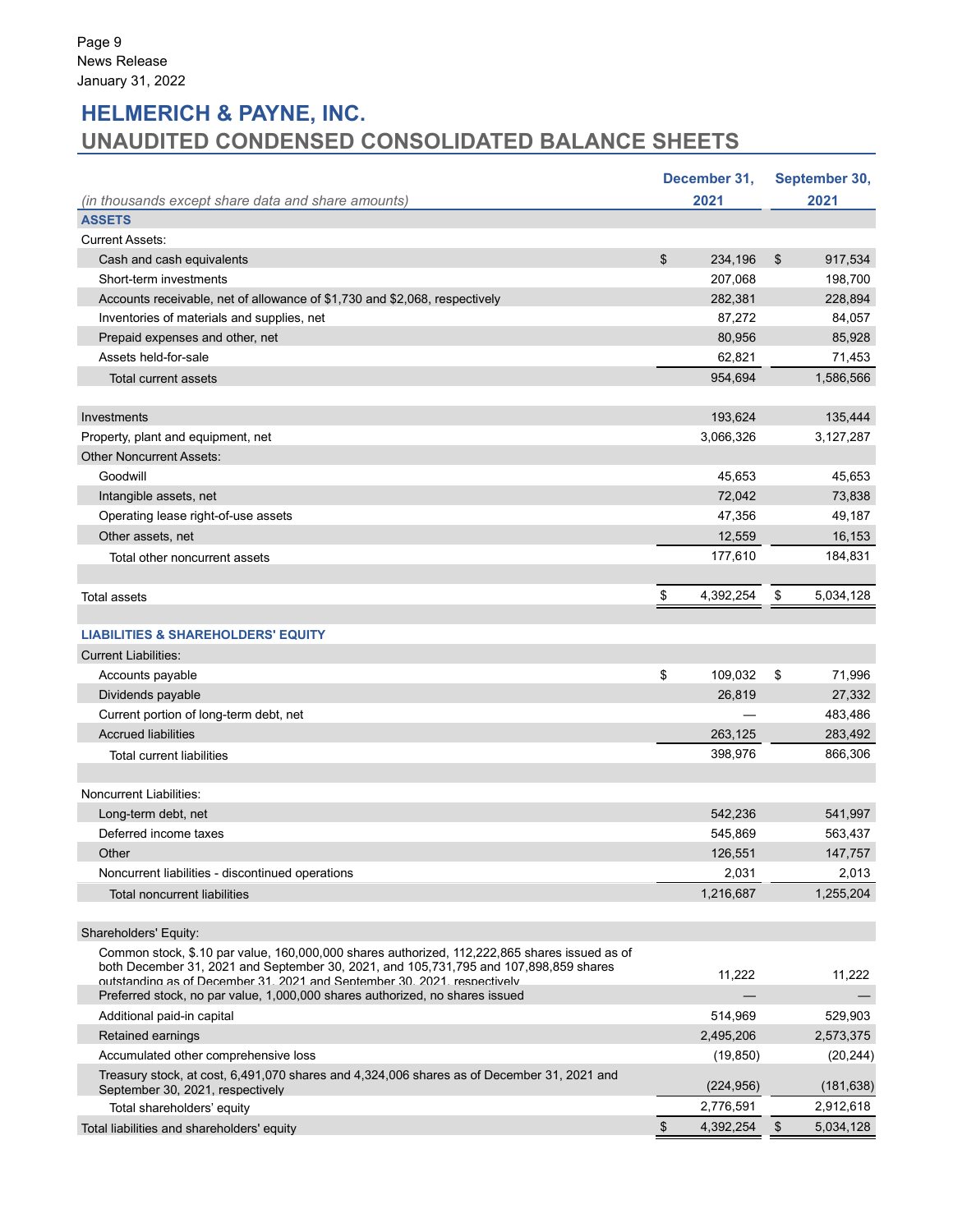## **HELMERICH & PAYNE, INC. UNAUDITED CONDENSED CONSOLIDATED STATEMENTS OF CASH FLOWS**

|                                                                                 | <b>Three Months Ended December 31,</b> |               |
|---------------------------------------------------------------------------------|----------------------------------------|---------------|
| (in thousands)                                                                  | 2021                                   | 2020          |
| <b>CASH FLOWS FROM OPERATING ACTIVITIES:</b>                                    |                                        |               |
| Net loss                                                                        | \$<br>$(51,362)$ \$                    | (70, 431)     |
| Adjustment for (income) loss from discontinued operations                       | 31                                     | (7, 493)      |
| Loss from continuing operations                                                 | (51, 331)                              | (77, 924)     |
| Adjustments to reconcile net loss to net cash provided by operating activities: |                                        |               |
| Depreciation and amortization                                                   | 100,437                                | 106,861       |
| Asset impairment charge                                                         | 4,363                                  |               |
| Amortization of debt discount and debt issuance costs                           | 239                                    | 460           |
| Loss on extinguishment of debt                                                  | 60.083                                 |               |
| Provision for credit loss                                                       | (112)                                  | (465)         |
| Provision for obsolete inventory                                                | (708)                                  | 216           |
| Stock-based compensation                                                        | 6,218                                  | 7.451         |
| Gain on investment securities                                                   | (47, 862)                              | (2,924)       |
| Gain on reimbursement of drilling equipment                                     | (5,254)                                | (2, 191)      |
| Other (gain) loss on sale of assets                                             | 1,029                                  | (10, 145)     |
| Deferred income tax benefit                                                     | (17, 750)                              | (15,016)      |
| Other                                                                           | (3,781)                                | 1,458         |
| Changes in assets and liabilities                                               | (49, 276)                              | (27, 382)     |
| Net cash used in operating activities from continuing operations                | (3,705)                                | (19.601)      |
| Net cash used in operating activities from discontinued operations              | (13)                                   | (3)           |
| Net cash used in operating activities                                           | (3,718)                                | (19.604)      |
| <b>CASH FLOWS FROM INVESTING ACTIVITIES:</b>                                    |                                        |               |
| Capital expenditures                                                            | (44, 014)                              | (13,985)      |
| Other capital expenditures related to assets held-for-sale                      | (3,877)                                |               |
| Purchase of short-term investments                                              | (47,083)                               | (94, 151)     |
| Purchase of long-term investments                                               | (9,015)                                | (1,000)       |
| Proceeds from sale of short-term investments                                    | 37,777                                 | 37,097        |
| Proceeds from asset sales                                                       | 21,483                                 | 6,836         |
| Net cash used in investing activities                                           | (44, 729)                              | (65, 203)     |
| <b>CASH FLOWS FROM FINANCING ACTIVITIES:</b>                                    |                                        |               |
| Dividends paid                                                                  | (27, 320)                              | (26,918)      |
| Payments for employee taxes on net settlement of equity awards                  | (4, 113)                               | (2, 119)      |
| Payment of contingent consideration from acquisition of business                | (250)                                  | (250)         |
| Payments for early extinguishment of long-term debt                             | (487, 148)                             |               |
| Make-whole premium payment                                                      | (56, 421)                              |               |
| Share repurchases                                                               | (60, 358)                              |               |
| Net cash used in financing activities                                           | (635, 610)                             | (29, 287)     |
| Net decrease in cash and cash equivalents and restricted cash                   | (684, 057)                             | (114, 094)    |
| Cash and cash equivalents and restricted cash, beginning of period              | 936,716                                | 536,747       |
| Cash and cash equivalents and restricted cash, end of period                    | \$<br>252.659                          | \$<br>422,653 |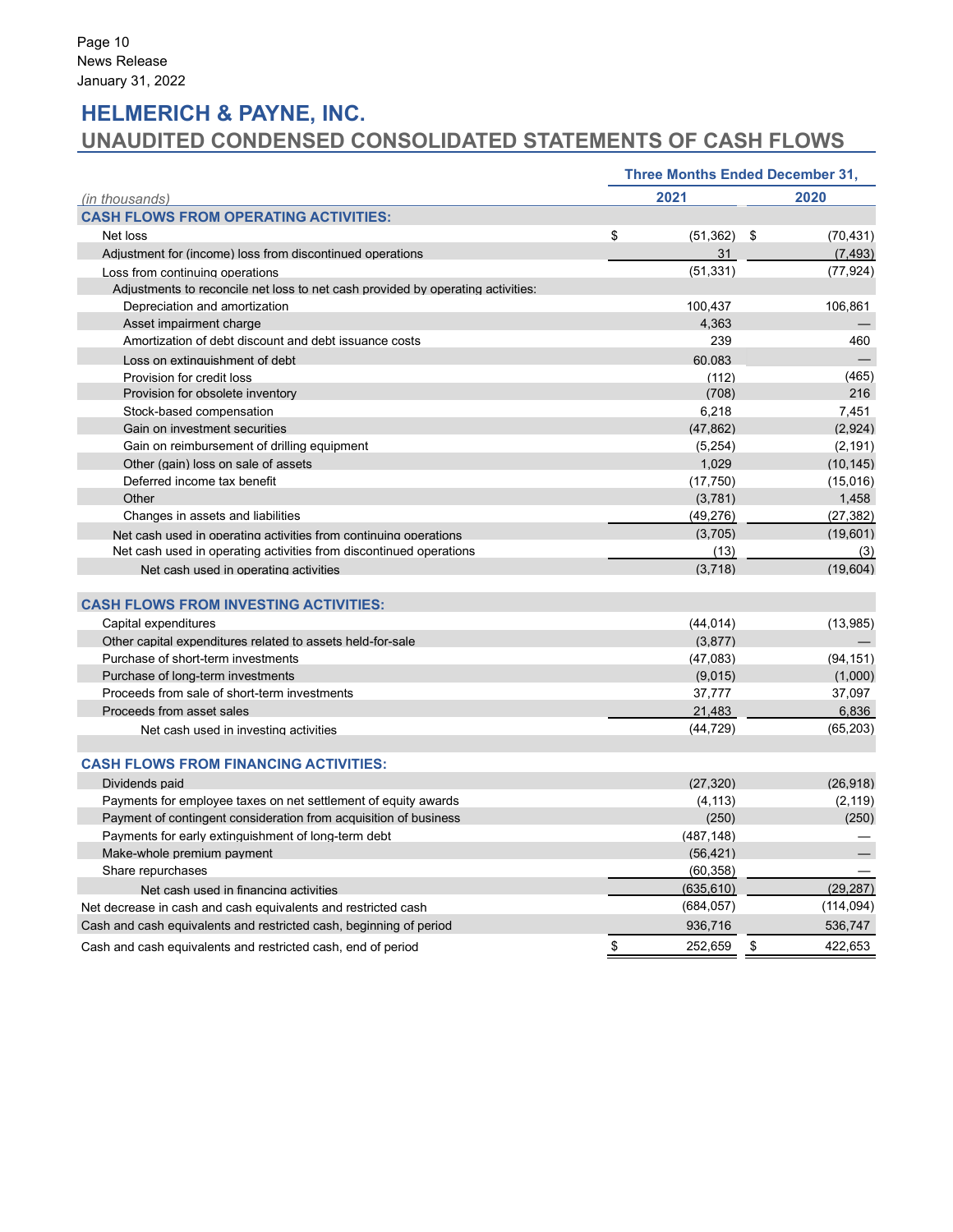## **HELMERICH & PAYNE, INC. SEGMENT REPORTING**

|                                                  |                         | <b>Three Months Ended</b> |    |                |      |                |  |  |
|--------------------------------------------------|-------------------------|---------------------------|----|----------------|------|----------------|--|--|
|                                                  | December 31,            |                           |    |                |      |                |  |  |
| (in thousands, except operating statistics)      |                         | 2021                      |    | 2021           | 2020 |                |  |  |
| <b>NORTH AMERICA SOLUTIONS</b>                   |                         |                           |    |                |      |                |  |  |
| Operating revenues                               | \$                      | 341,034                   | \$ | 293,303        | \$   | 201,990        |  |  |
| Direct operating expenses                        |                         | 256,568                   |    | 224,185        |      | 157,309        |  |  |
| Segment gross margin (2)                         |                         | 84,466                    |    | 69,118         |      | 44,681         |  |  |
| Depreciation and amortization                    |                         | 93,621                    |    | 95,177         |      | 100,324        |  |  |
| Research and development                         |                         | 6,568                     |    | 5,411          |      | 5,466          |  |  |
| Selling, general and administrative expense      |                         | 10,829                    |    | 13,866         |      | 11,680         |  |  |
| Asset impairment charge                          |                         | 1,868                     |    | 14,436         |      |                |  |  |
| Restructuring charges                            |                         | 473                       |    | 899            |      | 139            |  |  |
| Segment operating loss                           | $\sqrt[6]{\frac{1}{2}}$ | $(28, 893)$ \$            |    | $(60, 671)$ \$ |      | (72, 928)      |  |  |
| Onerating Statistics (4)*<br>Average active rigs |                         | 141                       |    | 124            |      | 81             |  |  |
| Number of active rigs at the end of period       |                         | 154                       |    | 127            |      | 94             |  |  |
| Number of available rigs at the end of period    |                         | 236                       |    | 236            |      | 262            |  |  |
| Reimbursements of "out-of-pocket" expenses       | \$                      | 43,129                    | \$ | 34,536         | \$   | 18,789         |  |  |
|                                                  |                         |                           |    |                |      |                |  |  |
| <b>INTERNATIONAL SOLUTIONS</b>                   |                         |                           |    |                |      |                |  |  |
| Operating revenues                               | \$                      | 37,159                    | \$ | 17,308         | - \$ | 10,518         |  |  |
| Direct operating expenses                        |                         | 24,131                    |    | 17,741         |      | 17,523         |  |  |
| Segment gross margin (2)                         |                         | 13,028                    |    | (433)          |      | (7,005)        |  |  |
| Depreciation                                     |                         | 755                       |    | 652            |      | 373            |  |  |
| Selling, general and administrative expense      |                         | 1,729                     |    | 4,565          |      | 979            |  |  |
| Asset impairment charge                          |                         | 2,495                     |    |                |      |                |  |  |
| Segment operating income (loss)                  |                         | 8,049                     | \$ | (5,650)        | \$   | (8, 357)       |  |  |
| Onarating Statistics (4)                         |                         |                           |    |                |      |                |  |  |
| Average active rigs                              |                         | 7                         |    | 6              |      | 4              |  |  |
| Number of active rigs at the end of period       |                         | 8                         |    | 6              |      | $\overline{4}$ |  |  |
| Number of available rigs at the end of period    |                         | 28                        |    | 30             |      | 32             |  |  |
| Reimbursements of "out-of-pocket" expenses       | $\mathfrak{L}$          | 1,443                     | \$ | 1,369          | - \$ | 2,559          |  |  |
| <b>OFFSHORE GULF OF MEXICO</b>                   |                         |                           |    |                |      |                |  |  |
| Operating revenues                               | \$                      | 29,314                    | \$ | 31,488         | \$   | 32,273         |  |  |
| Direct operating expenses                        |                         | 20,711                    |    | 23,797         |      | 26,256         |  |  |
| Seament aross marain (2)                         |                         | 8,603                     |    | 7,691          |      | 6,017          |  |  |
| Depreciation                                     |                         | 2,380                     |    | 2,420          |      | 2,606          |  |  |
| Selling, general and administrative expense      |                         | 757                       |    | 729            |      | 669            |  |  |
| Segment operating income                         | <u>\$</u>               | 5,466                     | \$ | 4,542          | \$   | 2,742          |  |  |
| Onarating Statistics (4)*                        |                         |                           |    |                |      |                |  |  |
| Average active rigs                              |                         | 4                         |    | 4              |      | 5              |  |  |
| Number of active rigs at the end of period       |                         | $\overline{4}$            |    | $\overline{4}$ |      | 4              |  |  |
| Number of available rigs at the end of period    |                         | $\overline{7}$            |    | $\overline{7}$ |      | 7              |  |  |
| Reimbursements of "out-of-pocket" expenses       | $\mathfrak{S}$          | $6,075$ \$                |    | 5,985 \$       |      | 7,868          |  |  |

(1) These operating metrics allow investors to analyze the various components of segment financial results in terms of activity, utilization and other key results. Management uses these metrics to analyze historical segment financial results and as the key inputs for forecasting and budgeting segment financial results.

(2) Segment gross margin and operating income/loss have limitations and should not be used as alternatives to revenues, expenses, or operating income/loss, which are performance measures determined in accordance with GAAP.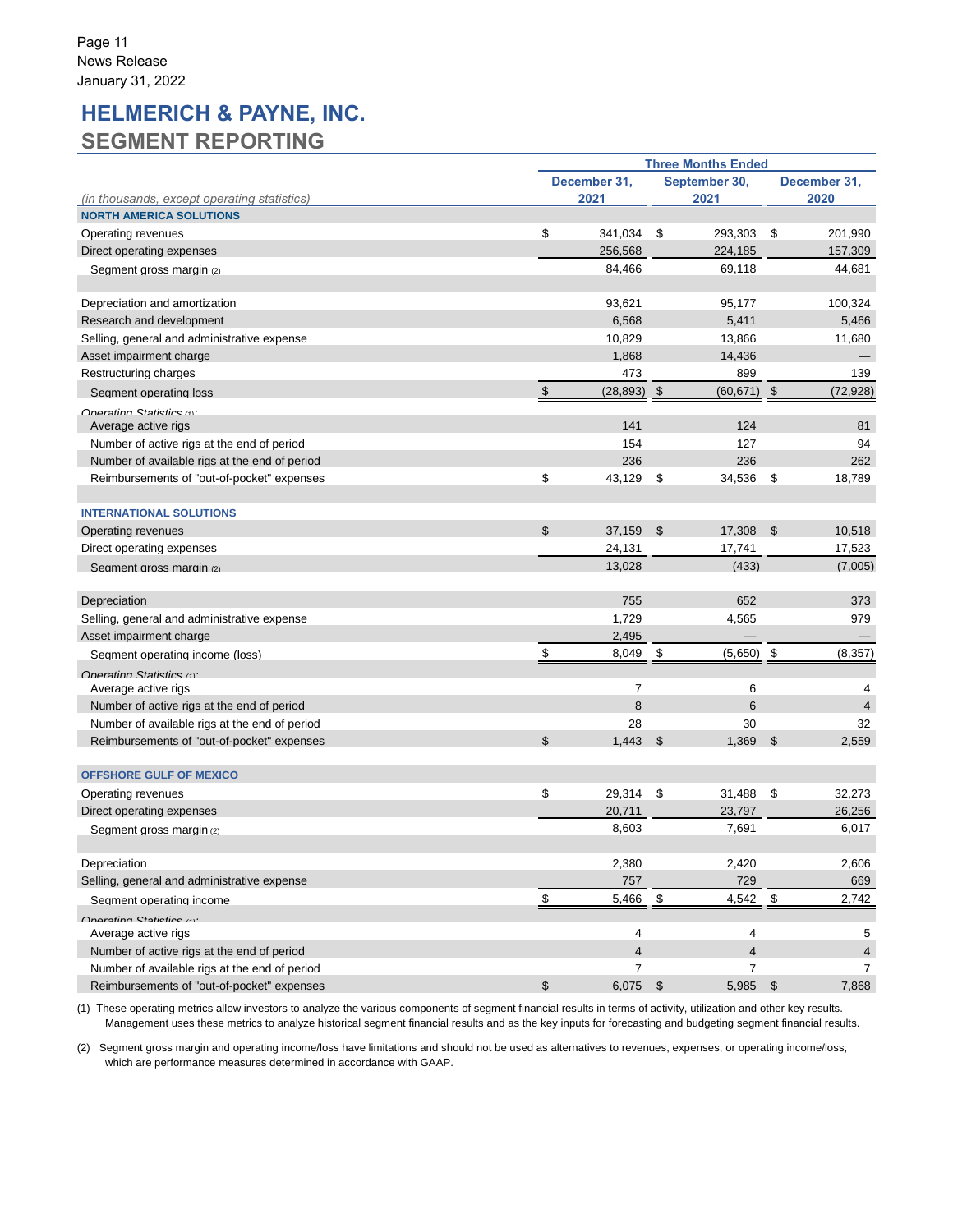Segment reconciliation amounts were as follows:

|                                                       | <b>Three Months Ended December 31, 2021</b> |                                          |     |                                          |      |                                   |              |            |              |                          |      |         |  |  |  |  |  |  |  |  |  |  |  |  |  |  |  |  |  |  |  |  |  |  |  |  |  |  |  |  |  |  |  |  |  |  |  |  |  |  |  |  |  |  |  |  |  |  |  |  |  |  |  |  |  |  |                     |  |  |              |
|-------------------------------------------------------|---------------------------------------------|------------------------------------------|-----|------------------------------------------|------|-----------------------------------|--------------|------------|--------------|--------------------------|------|---------|--|--|--|--|--|--|--|--|--|--|--|--|--|--|--|--|--|--|--|--|--|--|--|--|--|--|--|--|--|--|--|--|--|--|--|--|--|--|--|--|--|--|--|--|--|--|--|--|--|--|--|--|--|--|---------------------|--|--|--------------|
| (in thousands)                                        |                                             | <b>North America</b><br><b>Solutions</b> |     | <b>International</b><br><b>Solutions</b> |      | <b>Offshore Gulf</b><br>of Mexico | <b>Other</b> |            |              |                          |      |         |  |  |  |  |  |  |  |  |  |  |  |  |  |  |  |  |  |  |  |  |  |  |  |  |  |  |  |  |  |  |  |  |  |  |  |  |  |  |  |  |  |  |  |  |  |  |  |  |  |  |  |  |  |  | <b>Eliminations</b> |  |  | <b>Total</b> |
| Operating revenue                                     | \$                                          | 341.034                                  | S   | 37,159                                   | \$   | 29,314                            | \$           | $2,275$ \$ |              | $\overline{\phantom{0}}$ | - \$ | 409,782 |  |  |  |  |  |  |  |  |  |  |  |  |  |  |  |  |  |  |  |  |  |  |  |  |  |  |  |  |  |  |  |  |  |  |  |  |  |  |  |  |  |  |  |  |  |  |  |  |  |  |  |  |  |  |                     |  |  |              |
| Intersegment                                          |                                             |                                          |     |                                          |      |                                   |              | 13,648     |              | (13, 648)                |      |         |  |  |  |  |  |  |  |  |  |  |  |  |  |  |  |  |  |  |  |  |  |  |  |  |  |  |  |  |  |  |  |  |  |  |  |  |  |  |  |  |  |  |  |  |  |  |  |  |  |  |  |  |  |  |                     |  |  |              |
| Total operating revenue                               |                                             | 341.034                                  | \$  | 37,159                                   | - \$ | 29,314                            | \$           | 15,923     | $\mathsf{S}$ | $(13, 648)$ \$           |      | 409,782 |  |  |  |  |  |  |  |  |  |  |  |  |  |  |  |  |  |  |  |  |  |  |  |  |  |  |  |  |  |  |  |  |  |  |  |  |  |  |  |  |  |  |  |  |  |  |  |  |  |  |  |  |  |  |                     |  |  |              |
|                                                       |                                             |                                          |     |                                          |      |                                   |              |            |              |                          |      |         |  |  |  |  |  |  |  |  |  |  |  |  |  |  |  |  |  |  |  |  |  |  |  |  |  |  |  |  |  |  |  |  |  |  |  |  |  |  |  |  |  |  |  |  |  |  |  |  |  |  |  |  |  |  |                     |  |  |              |
| Direct operating expenses                             |                                             | 246,726                                  |     | 24,015                                   |      | 18,797                            |              | 11,296     |              |                          |      | 300,834 |  |  |  |  |  |  |  |  |  |  |  |  |  |  |  |  |  |  |  |  |  |  |  |  |  |  |  |  |  |  |  |  |  |  |  |  |  |  |  |  |  |  |  |  |  |  |  |  |  |  |  |  |  |  |                     |  |  |              |
| Intersegment                                          |                                             | 9,842                                    |     | 116                                      |      | 1.914                             |              | 24         |              | (11, 896)                |      |         |  |  |  |  |  |  |  |  |  |  |  |  |  |  |  |  |  |  |  |  |  |  |  |  |  |  |  |  |  |  |  |  |  |  |  |  |  |  |  |  |  |  |  |  |  |  |  |  |  |  |  |  |  |  |                     |  |  |              |
| Total drilling services & other<br>operating expenses | \$.                                         | 256,568                                  | \$. | 24,131                                   | -\$  | 20,711                            | \$           | 11,320     |              | $(11,896)$ \$            |      | 300,834 |  |  |  |  |  |  |  |  |  |  |  |  |  |  |  |  |  |  |  |  |  |  |  |  |  |  |  |  |  |  |  |  |  |  |  |  |  |  |  |  |  |  |  |  |  |  |  |  |  |  |  |  |  |  |                     |  |  |              |

Segment operating income (loss) for all segments is a non-GAAP financial measure of the Company's performance, as it excludes gain on reimbursement of drilling equipment, other (gain) loss on sale of assets, corporate selling, general and administrative expenses, corporate restructuring charges, and corporate depreciation. The Company considers segment operating income (loss) to be an important supplemental measure of operating performance for presenting trends in the Company's core businesses. This measure is used by the Company to facilitate period-to-period comparisons in operating performance of the Company's reportable segments in the aggregate by eliminating items that affect comparability between periods. The Company believes that segment operating income (loss) is useful to investors because it provides a means to evaluate the operating performance of the segments and the Company on an ongoing basis using criteria that are used by our internal decision makers. Additionally, it highlights operating trends and aids analytical comparisons. However, segment operating income has limitations and should not be used as an alternative to operating income or loss, a performance measure determined in accordance with GAAP, as it excludes certain costs that may affect the Company's operating performance in future periods.

The following table reconciles segment operating income (loss) per the information above to loss from continuing operations before income taxes as reported on the Unaudited Condensed Consolidated Statements of Operations: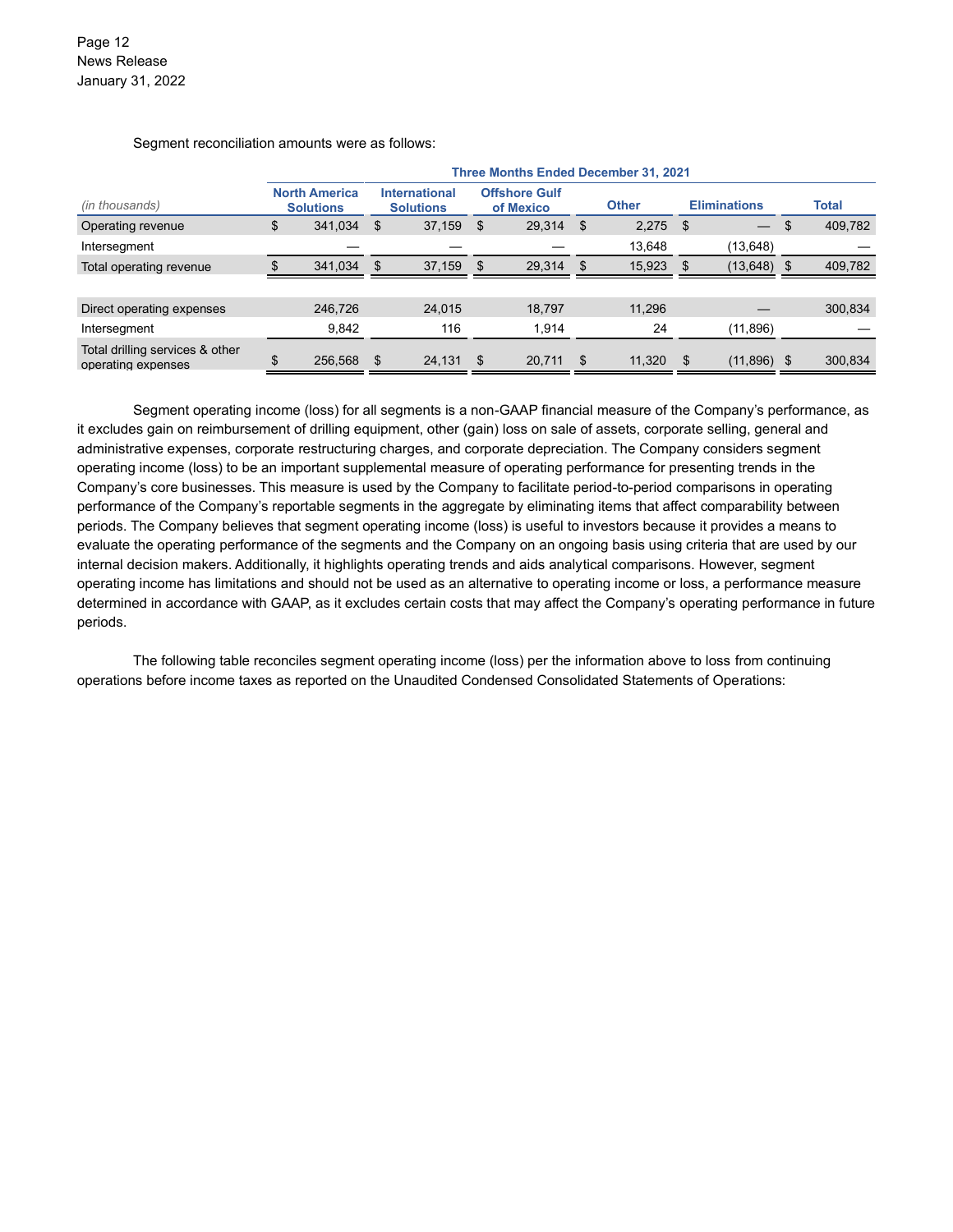### Page 13 News Release January 31, 2022

|                                                                                                                     | <b>Three Months Ended</b> |              |    |                 |  |              |  |  |  |  |  |  |
|---------------------------------------------------------------------------------------------------------------------|---------------------------|--------------|----|-----------------|--|--------------|--|--|--|--|--|--|
|                                                                                                                     |                           | December 31, |    | September 30,   |  | December 31, |  |  |  |  |  |  |
| (in thousands)                                                                                                      | 2021                      |              |    | 2021            |  | 2020         |  |  |  |  |  |  |
| <b>Operating income (loss)</b>                                                                                      |                           |              |    |                 |  |              |  |  |  |  |  |  |
| <b>North America Solutions</b>                                                                                      | \$                        | (28, 893)    | \$ | $(60, 671)$ \$  |  | (72, 928)    |  |  |  |  |  |  |
| <b>International Solutions</b>                                                                                      |                           | 8.049        |    | (5,650)         |  | (8, 357)     |  |  |  |  |  |  |
| <b>Offshore Gulf of Mexico</b>                                                                                      |                           | 5,466        |    | 4,542           |  | 2,742        |  |  |  |  |  |  |
| Other                                                                                                               |                           | 3,929        |    | (8,073)         |  | 4,111        |  |  |  |  |  |  |
| Eliminations                                                                                                        |                           | (1,282)      |    | 7,277           |  | (2, 126)     |  |  |  |  |  |  |
| <b>Segment operating loss</b>                                                                                       | \$                        | (12, 731)    | \$ | $(62, 575)$ \$  |  | (76, 558)    |  |  |  |  |  |  |
| Gain on reimbursement of drilling equipment                                                                         |                           | 5,254        |    | 2,115           |  | 2,191        |  |  |  |  |  |  |
| Other gain (loss) on sale of assets                                                                                 |                           | (1,029)      |    | 1,672           |  | 10,145       |  |  |  |  |  |  |
| Corporate selling, general and administrative costs, corporate depreciation, and<br>corporate restructuring charges |                           | (34, 105)    |    | (38, 248)       |  | (29,001)     |  |  |  |  |  |  |
| Operating loss from continuing operations                                                                           | \$                        | (42, 611)    | \$ | $(97,036)$ \$   |  | (93, 223)    |  |  |  |  |  |  |
| Other income (expense):                                                                                             |                           |              |    |                 |  |              |  |  |  |  |  |  |
| Interest and dividend income                                                                                        |                           | 2,589        |    | 2,029           |  | 1,879        |  |  |  |  |  |  |
| Interest expense                                                                                                    |                           | (6, 114)     |    | (6,094)         |  | (6, 139)     |  |  |  |  |  |  |
| Gain (loss) on investment securities                                                                                |                           | 47,862       |    | (1, 126)        |  | 2,924        |  |  |  |  |  |  |
| Loss on extinguishment of debt                                                                                      |                           | (60, 083)    |    |                 |  |              |  |  |  |  |  |  |
| Other                                                                                                               |                           | (542)        |    | (2,630)         |  | (1,480)      |  |  |  |  |  |  |
| Total unallocated amounts                                                                                           |                           | (16, 288)    |    | (7, 821)        |  | (2,816)      |  |  |  |  |  |  |
| Loss from continuing operations before income taxes                                                                 | \$                        | (58, 899)    | \$ | $(104, 857)$ \$ |  | (96, 039)    |  |  |  |  |  |  |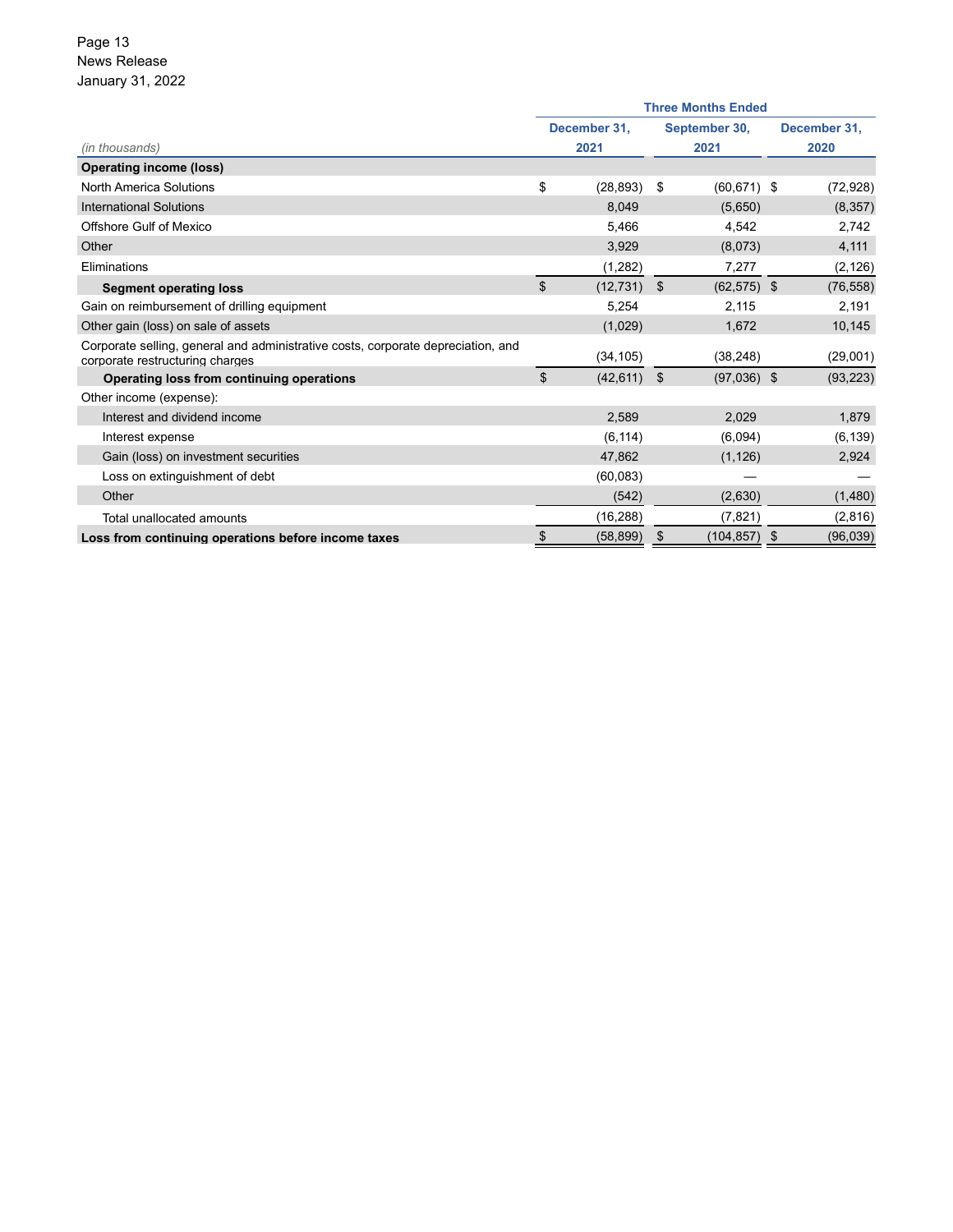### **SUPPLEMENTARY STATISTICAL INFORMATION Unaudited**

### **U.S. LAND RIG COUNTS & MARKETABLE FLEET STATISTICS**

|                               | January 31,<br>2022 | December 31,<br>2021 | September 30,<br>2021 | <b>Q1FY22</b><br>Average |
|-------------------------------|---------------------|----------------------|-----------------------|--------------------------|
| <b>U.S. Land Operations</b>   |                     |                      |                       |                          |
| Term Contract Rigs            | 92                  | 85                   | 73                    | 81                       |
| <b>Spot Contract Rigs</b>     | 72                  | 69                   | 54                    | 60                       |
| <b>Total Contracted Rigs</b>  | 164                 | 154                  | 127                   | 141                      |
| <b>Idle or Other Rigs</b>     | 72                  | 82                   | 109                   | 95                       |
| <b>Total Marketable Fleet</b> | 236                 | 236                  | 236                   | 236                      |

## **H&P GLOBAL FLEET UNDER TERM CONTRACT STATISTICS**

### **Number of Rigs Already Under Long-Term Contracts(\*)**

**(Estimated Quarterly Average — as of 12/31/21)**

|                               | Q <sub>2</sub> | Q3          | Q4          | Q1          | Q2          | Q3          | Q4          |
|-------------------------------|----------------|-------------|-------------|-------------|-------------|-------------|-------------|
| <b>Segment</b>                | <b>FY22</b>    | <b>FY22</b> | <b>FY22</b> | <b>FY23</b> | <b>FY23</b> | <b>FY23</b> | <b>FY23</b> |
| U.S. Land Operations          | 91.5           | 75.5        | 49.2        | 31.4        | 10.1        | 7.5         | 5.4         |
| International Land Operations | 3.0            | 4.0         | 5.0         | 5.0         | 5.0         | 4.3         | 4.0         |
| <b>Offshore Operations</b>    |                |             |             |             |             |             |             |
| <b>Total</b>                  | 94.5           | 79.5        | 54.2        | 36.4        | 15.1        | 11.8        | 9.4         |

(\*) All of the above rig contracts have original terms equal to or in excess of six months and include provisions for early termination fees.

### **SELECT ITEMS(\*\*)**

|                                                                                    | <b>Three Months Ended December 31, 2021</b> |           |      |         |            |              |    |            |  |  |
|------------------------------------------------------------------------------------|---------------------------------------------|-----------|------|---------|------------|--------------|----|------------|--|--|
| (in thousands, except per share data)                                              | <b>Pretax</b>                               |           | Tax  |         | <b>Net</b> |              |    | <b>EPS</b> |  |  |
| Net loss (GAAP basis)                                                              |                                             |           |      |         | \$         | (51, 362)    | -S | (0.48)     |  |  |
| (-) Fair market adjustment to equity investments                                   | \$                                          | 47.931    | \$   | 7.223   | \$         | 40,708       | S  | 0.38       |  |  |
| (-) Settlement of a previous contractual dispute with an international customer \$ |                                             | 16,381    | \$   | 2,469   | \$         | 13,912       | -S | 0.13       |  |  |
| (-) Restructuring charges                                                          | \$                                          | (742)     | - \$ | (112)   | - \$       | $(630)$ \$   |    | (0.01)     |  |  |
| (-) Loss related to the sale of equipment                                          | \$                                          | (3,391)   | - \$ | (511)   | -S         | $(2,880)$ \$ |    | (0.03)     |  |  |
| (-) Impairment for fair market value adjustments to equipment held for sale        | \$                                          | (4, 363)  |      | (658)   | S          | $(3,705)$ \$ |    | (0.03)     |  |  |
| (-) Debt make whole premium and write-off of debt discount and issuance            | \$                                          | (60, 083) |      | (9,054) | \$         | (51,029)     | \$ | (0.47)     |  |  |
| Adiusted net loss                                                                  |                                             |           |      |         |            | (47, 738)    |    | (0.45)     |  |  |

|                                                                             | <b>Three Months Ended September 30, 2021</b> |          |            |               |    |                |  |        |  |  |
|-----------------------------------------------------------------------------|----------------------------------------------|----------|------------|---------------|----|----------------|--|--------|--|--|
| (in thousands, except per share data)                                       | <b>Net</b><br><b>Pretax</b><br>Tax           |          | <b>EPS</b> |               |    |                |  |        |  |  |
| Net loss (GAAP basis)                                                       |                                              |          |            |               | \$ | $(79, 161)$ \$ |  | (0.74) |  |  |
| (-) Gains related to the sale of equipment                                  | \$                                           | 4,348    | S          | 810           | S  | $3,538$ \$     |  | 0.03   |  |  |
| (-) Adjustment to future value earn out for acquisitions                    | \$                                           | (200)    | - \$       | $(49)$ \$     |    | $(151)$ \$     |  |        |  |  |
| (-) Fair market value adjustments to equity investments                     | \$                                           | (1, 130) | - \$       | $(246)$ \$    |    | $(884)$ \$     |  | (0.01) |  |  |
| (-) Inventory write-down                                                    | \$                                           | (1,714)  | - \$       | $(403)$ \$    |    | $(1,311)$ \$   |  | (0.01) |  |  |
| (-) Restructuring charges                                                   | \$                                           | (2,074)  | - \$       | $(499)$ \$    |    | $(1,575)$ \$   |  | (0.01) |  |  |
| (-) Closing costs of the ADNOC Drilling transactions                        | \$                                           | (2,634)  | - \$       | $(617)$ \$    |    | $(2,017)$ \$   |  | (0.02) |  |  |
| (-) Impairment for fair market value adjustments to equipment held for sale | \$                                           | (14,436) | S          | $(3, 562)$ \$ |    | $(10, 874)$ \$ |  | (0.10) |  |  |
| Adjusted net loss                                                           |                                              |          |            |               |    | $(65,887)$ \$  |  | (0.62) |  |  |